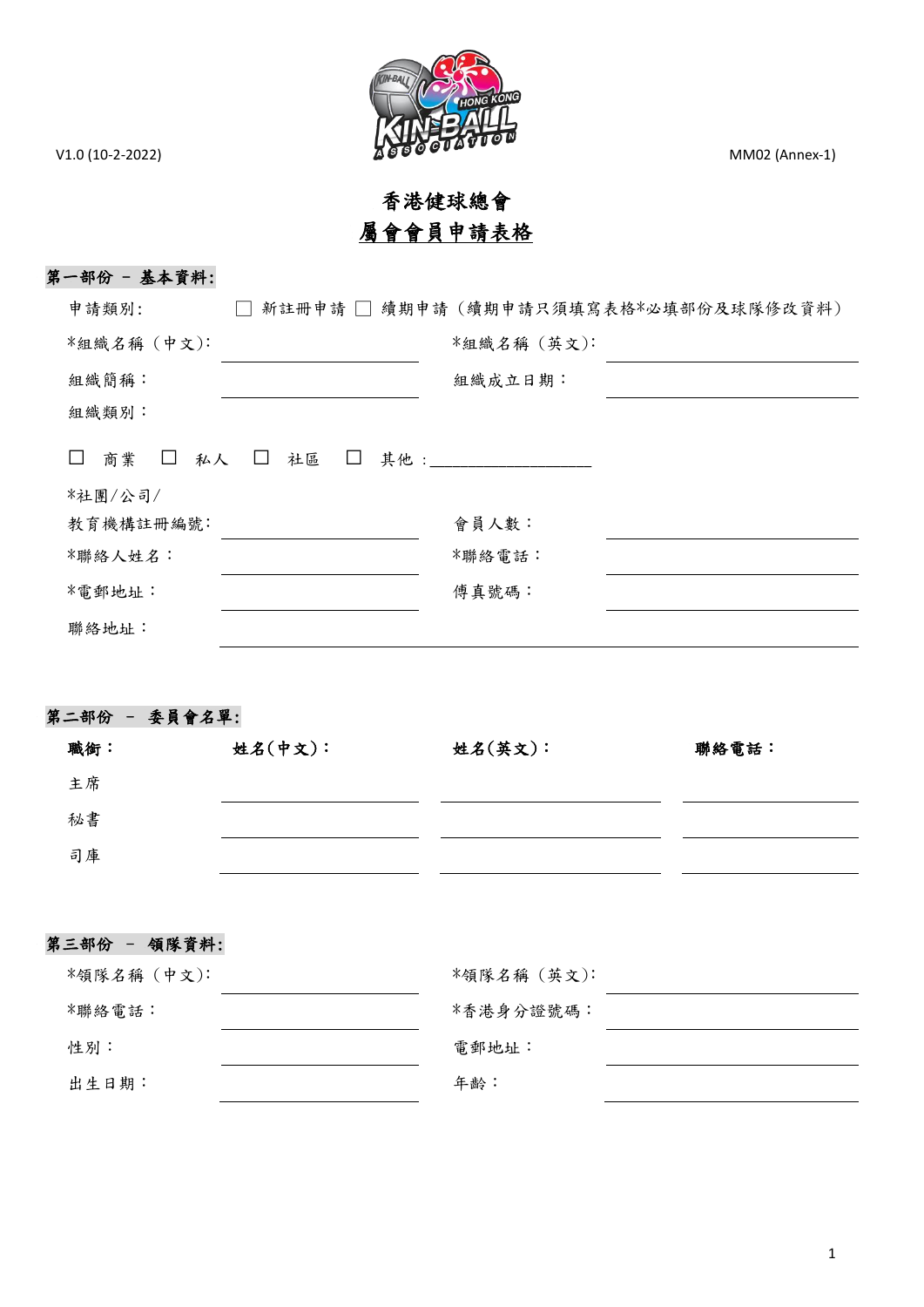

第四部份 – 教練資料:

| *教練名稱 (中文): |                           | *教練名稱(英文): |
|-------------|---------------------------|------------|
| *聯絡電話:      |                           | *香港身分證號碼:  |
| 性別:         |                           | 電郵地址:      |
| 出生日期:       |                           | 年齡:        |
| *教練資格:      | 註冊二級教練 □ 註冊三級教練<br>$\sim$ |            |
| *註冊教練編號:    |                           |            |

#### 以上所有資料為必填項目。

#### 第五部份 – 屬會會員名單:

1 屬會會員名單請於 EXCEL 表填寫,並與此份申請表格一拼電郵至 [admin@hkkinball.com.hk](mailto:admin@hkkinball.com.hk)。

#### 第六部份 – 附件列表:

#### 申請屬會在提交申請表格時請連同以下文件一併交回,否則申請將不作考慮。

- 1 屬會費用為港幣\$600 (每年),及行政費港幣\$100 (每年),必須與申請表格一拼呈交;
- 2 領隊/教練之二級教練或以上證書副本;
- 3 會徽圖樣規格: 不少於 100x100mm 尺寸,以 Ai 檔、及不大於 8Mb 的 png 檔案提交;
- 4 貴會已註冊/正進行註冊之社團註冊/商業登記/教育機構註冊證明副本;
- 5 球會會章及細則;
- 6 球會簡介、會務往績(如適用)及發展資料 (例如:背景、歷史、經常活動);
- 7 若本會認為有需要時會要求申請者提供額外資料。
- 8 請細閱有關註冊須知事項及免責聲明,並填妥此表格連同所需費用一併交回香港健球總會;若以郵遞方式,請 寄回「九龍觀塘鴻圖道 17 號發利工業大廈 7/F 702 室收」。如以劃線支票繳費,抬頭請寫上「香港健球總會有 限公司」或「Hong Kong Kin-Ball Association limited」。有關查詢,歡迎致電 2750-0310 或電郵至 admin@hkkinball.com.hk。

#### 第七部份 - 申請人聲明及簽署:

1 本人及本會謹此聲明在本申請表填報的資料屬自願性質,資料完整及確實無誤,總會無責任覆核資料,並不須 對本人及本會因資料錯誤或遺漏而引起之任何索償或損失負任何責任。任何資料如有更改,本人及本會會立即 提交書面通知總會處理。

The Group and I declare that the information given in this application is voluntary, complete and true and correct. HKKA do not have responsibility to ensure the accuracy of the information. HKKA is not responsible for any claims or losses caused by incorrect information or omissions in this form. The Group and I will inform HKKA in writing immediately in writing if there is any change(s).

2 一經接納為會員,本人及本會謹遵守總會會章及總會的香港健球比賽規例。

Once accepted as member, the Group and I will abide by the Articles of Association and Race Regulations of HKKA.

3 屬會名稱如有雷同,則以本表格呈交先後次序,先到先得,唯命名如有"健球總會"、"健球協會"、"健 球聯會 "或英文名稱有"Kin-Ball Association", "Kin-Ball Federation","Kin-Ball Union"等字眼, 或對健球及香港健球總會形象有損,則總會有權拒絕登記。本人及本會明白申請接納與否,由香港健球總會有 限公司("總會")擁有最終決定權。